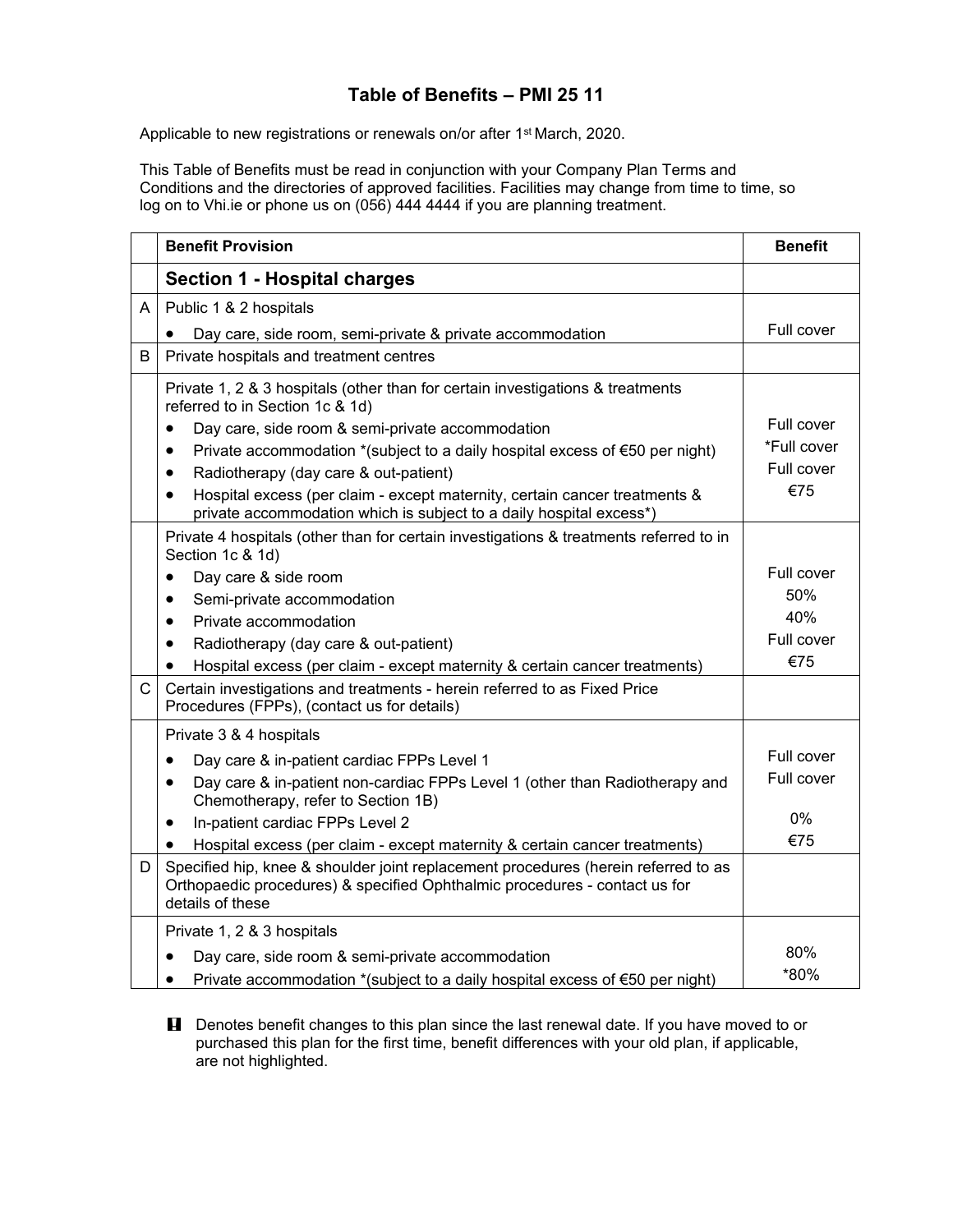|              | Hospital excess (per claim – except private accommodation which is subject to<br>a daily hospital excess*)                                                                                                 | €75                                  |
|--------------|------------------------------------------------------------------------------------------------------------------------------------------------------------------------------------------------------------|--------------------------------------|
|              | Private 4 hospitals                                                                                                                                                                                        |                                      |
|              | Day care & side room<br>$\bullet$                                                                                                                                                                          | 80%                                  |
|              | Semi-private accommodation                                                                                                                                                                                 | 50%                                  |
|              | Private accommodation                                                                                                                                                                                      | 40%                                  |
|              | Hospital excess (per claim)                                                                                                                                                                                | €75                                  |
|              | When carried out as a Fixed Price Procedure (contact us for details)                                                                                                                                       |                                      |
|              | Private 3 & 4 hospitals                                                                                                                                                                                    | 80%                                  |
|              | Hospital excess (per claim)                                                                                                                                                                                | €75                                  |
|              | <b>Section 2 - Consultants' fees/GP procedures</b>                                                                                                                                                         |                                      |
| A            | In-patient treatment, day-care/side room/out-patient & GP procedures                                                                                                                                       |                                      |
|              | Participating consultant/GP                                                                                                                                                                                | Full cover                           |
|              | Non-participating consultant/GP                                                                                                                                                                            | Standard<br>benefit                  |
|              | Section 3 - Psychiatric cover (read in conjunction with Section<br>1)                                                                                                                                      |                                      |
| A            | In-patient psychiatric cover $H$                                                                                                                                                                           | 100 days                             |
| B            | Day care psychiatric treatment for approved day care programmes                                                                                                                                            | Contact us for<br>further details    |
| $\mathsf{C}$ | In-patient treatment for alcoholism, drug or other substance abuse in any 5 year<br>period                                                                                                                 | 91 days                              |
| D            | Out-patient mental health therapy - 12 visits in an approved out-patient mental<br>health centre                                                                                                           | €100 per visit                       |
|              | <b>Section 4 - Maternity &amp; Baby</b>                                                                                                                                                                    |                                      |
| A            | Normal confinement                                                                                                                                                                                         |                                      |
|              | Public hospital benefit (up to 3 days)                                                                                                                                                                     | Full cover                           |
|              | Caesarean delivery (as per hospital benefits listed)                                                                                                                                                       | <b>Refer Section</b>                 |
|              | Home birth benefit                                                                                                                                                                                         | 1<br>€3,500                          |
| B            | In-patient maternity consultant fees (per Schedule of Benefits for Professional<br>Fees)                                                                                                                   | Agreed<br>charges                    |
| C            | Post-natal home nursing                                                                                                                                                                                    |                                      |
|              | Following 1 nights stay<br>٠                                                                                                                                                                               | €1,300                               |
|              | Following 2 nights stay                                                                                                                                                                                    | €650                                 |
| D            | Vhi Fertility Programme                                                                                                                                                                                    |                                      |
|              | Fertility benefit - benefit per member, towards the cost of specified fertility tests<br>and treatments carried out in a Vhi Participating Fertility Treatment Centre<br>Initial consultation<br>$\bullet$ | €100 discount<br>at point of<br>sale |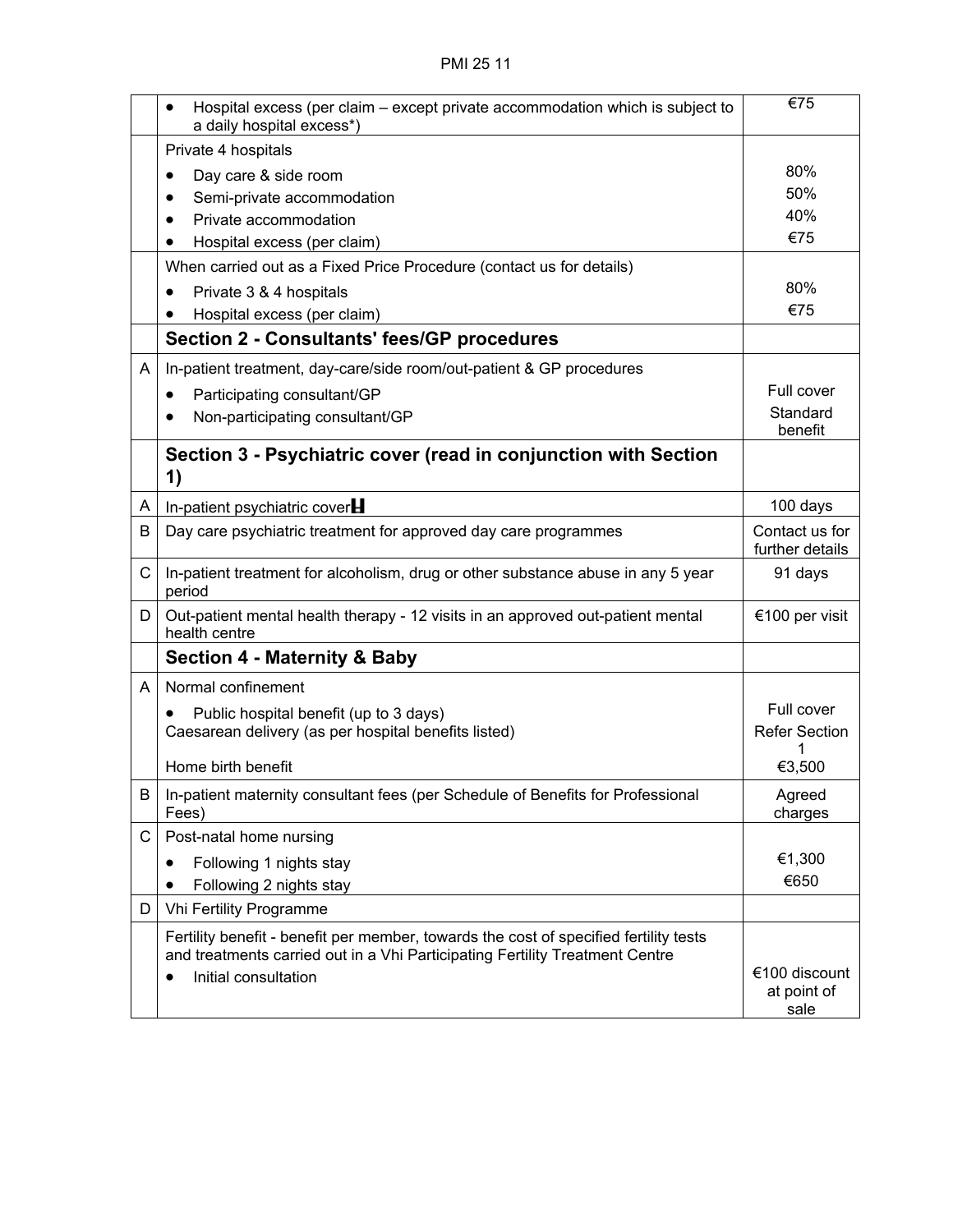PMI 25 11

|   | AMH & Semen Analysis tests                                                                                                                                          | €100 discount<br>at point of                                                       |
|---|---------------------------------------------------------------------------------------------------------------------------------------------------------------------|------------------------------------------------------------------------------------|
|   |                                                                                                                                                                     | sale                                                                               |
|   | Egg freezing - once per lifetime<br>٠                                                                                                                               | €1,000                                                                             |
|   | Sperm freezing - once per lifetime<br>$\bullet$                                                                                                                     | €125                                                                               |
|   | IUI - up to 2 treatments per lifetime, female members only                                                                                                          | €450 per                                                                           |
|   | IVF or ICSI - up to 2 treatments per lifetime, female members only<br>٠                                                                                             | treatment*<br>€1,000 per<br>treatment*                                             |
|   | Fertility counselling - 4 sessions per treatment carried out in a Vhi Participating<br><b>Fertility Treatment Centre</b>                                            | €40 per<br>session                                                                 |
|   | Fertility support services - Acupuncturists & Dieticians visits<br>$\bullet$                                                                                        | <b>Refer Section</b><br>9                                                          |
|   | * These benefits are co-funded by Vhi and the Vhi Participating Fertility Treatment<br>Centre                                                                       |                                                                                    |
| E | Maternity & Baby Bundle                                                                                                                                             |                                                                                    |
|   | Maternity Yoga and Pilates classes<br>$\bullet$                                                                                                                     | 75% cover up                                                                       |
|   | One maternity scan<br>٠                                                                                                                                             | to a combined                                                                      |
|   | Breast-feeding consultations<br>$\bullet$                                                                                                                           | limit of $€600$                                                                    |
|   | Baby massage classes<br>$\bullet$                                                                                                                                   | and                                                                                |
|   | Baby swim classes                                                                                                                                                   | no excess                                                                          |
|   | Ante natal course                                                                                                                                                   |                                                                                    |
|   | Section 5 - Cancer care and other benefits <b>H</b>                                                                                                                 |                                                                                    |
| A | Genetic testing for cancer                                                                                                                                          |                                                                                    |
|   | Initial consultation for genetic testing for cancer *<br>٠                                                                                                          | €125                                                                               |
|   | Genetic test - for specified genetic mutations to be carried out in an approved<br>$\bullet$<br>clinic *                                                            | Full cover                                                                         |
|   | Preventative (Prophylactic) treatment following on from the genetic test                                                                                            | Covered up to<br>the levels for<br>hospital<br>treatment<br>listed in<br>Section 1 |
|   | * These benefits are available immediately for existing Vhi customers with no<br>waiting periods. There is a 26 week new conditions waiting period for new joiners. |                                                                                    |
| B | Mammograms in an approved mammogram centre in each 24 month period,<br>covered in accordance with our rules (contact us for details)                                | Full cover                                                                         |
| С | Cancer care support - one night's accommodation for each treatment                                                                                                  | €100 per night                                                                     |
| D | Manual lymph drainage following cancer treatment - 10 visits                                                                                                        | €50 per visit                                                                      |
| E | Clinical psychology counselling for oncology treatment (psycho oncology<br>counselling) - 10 visits                                                                 | Refer section<br>9                                                                 |
| F | Additional cancer support benefits                                                                                                                                  |                                                                                    |
|   | Wig/ hairpiece, post-mastectomy bra, swimsuit, surgical prosthesis following<br>cancer treatment                                                                    | Full cover                                                                         |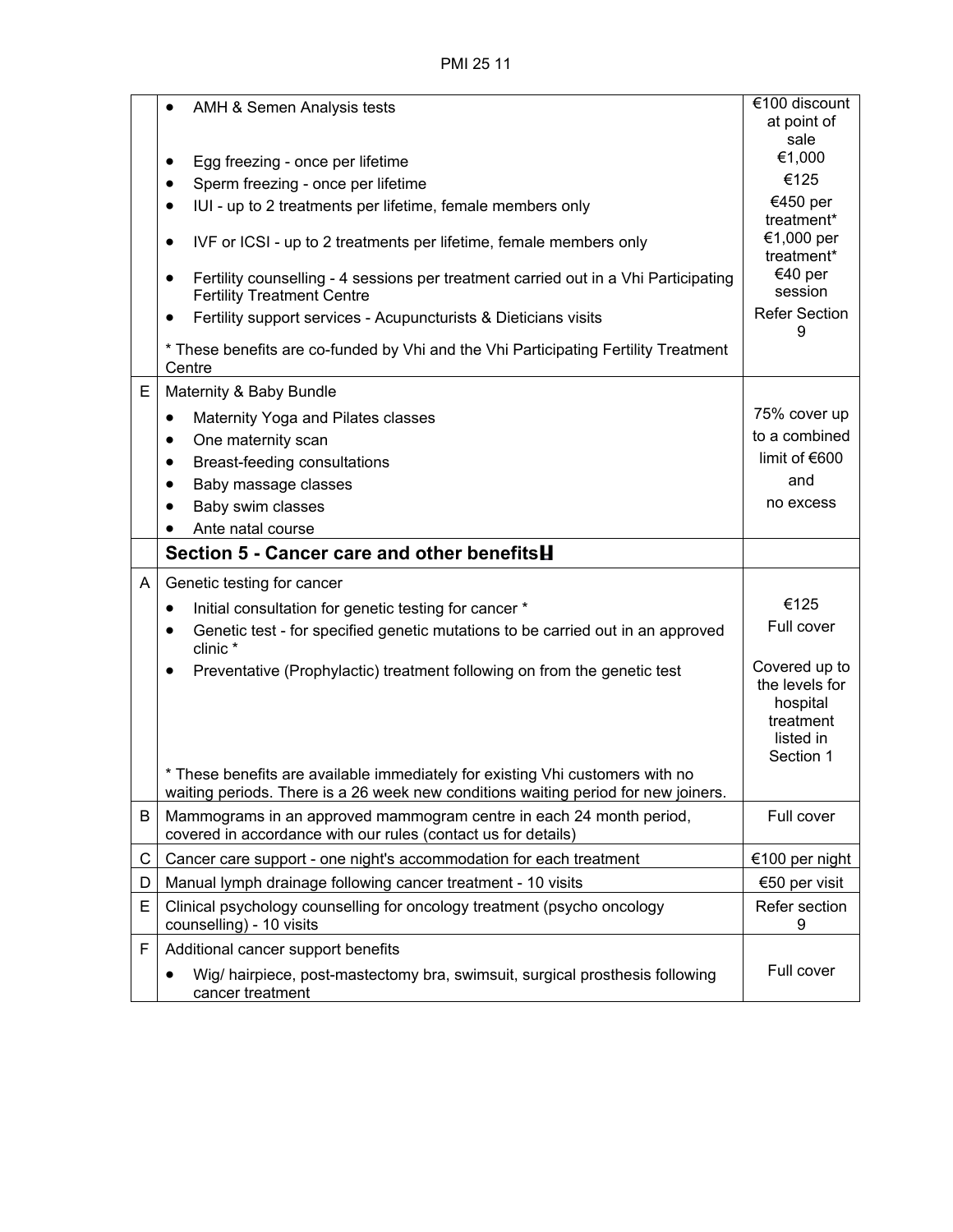|    | No excess applies, but subject to the benefit maximum for medical and surgical<br>appliances set out below                                                    |                           |
|----|---------------------------------------------------------------------------------------------------------------------------------------------------------------|---------------------------|
| G. | Other benefits in Section 5                                                                                                                                   |                           |
|    | Convalescent care - first 14 nights towards the cost of semi-private or private room<br>accommodation                                                         | €30 per night             |
|    | Vhi Healthcare approved medical and surgical appliances - subject to an excess of<br>€300 per member per year (contact us for details of eligible appliances) | €6,675 per<br>member year |
|    | Vhi Hospital@Home                                                                                                                                             | Full cover                |
|    | Child home nursing - 28 days per calendar year                                                                                                                | €100 per day              |
|    | Parent accompanying child - 14 days per calendar year, following a stay in excess<br>of 3 days in hospital                                                    | €100 per day              |
|    | Return home benefit                                                                                                                                           | €100 per<br>claim         |
|    | <b>Vhi VisionCare</b>                                                                                                                                         |                           |
|    | Vhi VisionCare E-Screen (available through Vhi.ie/myvhi)<br>$\bullet$                                                                                         | Full cover                |
|    | Comprehensive eye exam carried out by a VSP eye-care professional in each<br>$\bullet$<br>24 month period                                                     | Full cover                |
|    | <b>Section 6 - Transport costs</b>                                                                                                                            |                           |
| A  | Transport costs (covered in accordance with our rules)                                                                                                        | Agreed<br>charges         |
|    | Section 7 - Cover outside Ireland                                                                                                                             |                           |
| A. | Emergency treatment abroad                                                                                                                                    | €100,000                  |
| B  | Elective treatment abroad (subject to prior approval)                                                                                                         |                           |
|    | Surgical procedures available in Ireland (as per level of cover in Ireland)<br>٠<br>Treatment not available in Ireland                                        | €100,000<br>€100,000      |
|    | Section 8 - Out-patient scans, covered in accordance with our<br>rules (refer to the Directory of Approved Out-patient Scan<br><b>Centres)</b>                |                           |
| A  | MRI scans                                                                                                                                                     |                           |
|    | Centres with direct pay arrangements (Vhi pay directly)                                                                                                       | Full cover                |
|    | Pay & claim back centres (subject to an excess of €125 per scan)                                                                                              | Covered                   |
| B  | PET-CT scans (covered in accordance with our rules)                                                                                                           | Full cover                |
| C  | CT scans                                                                                                                                                      |                           |
|    | Non-oncology direct pay centres (Vhi pay directly)                                                                                                            | Full cover                |
|    | Oncology direct pay centres (Vhi pay directly)                                                                                                                | Full cover                |
|    | Section 9 – Day-to-day medical expenses (benefits are per visit,<br>per member, unless otherwise indicated)                                                   |                           |
| A  | General practitioner - unlimited visits                                                                                                                       | 75%                       |
| B  | Consultant consultation - unlimited visits                                                                                                                    | 75%                       |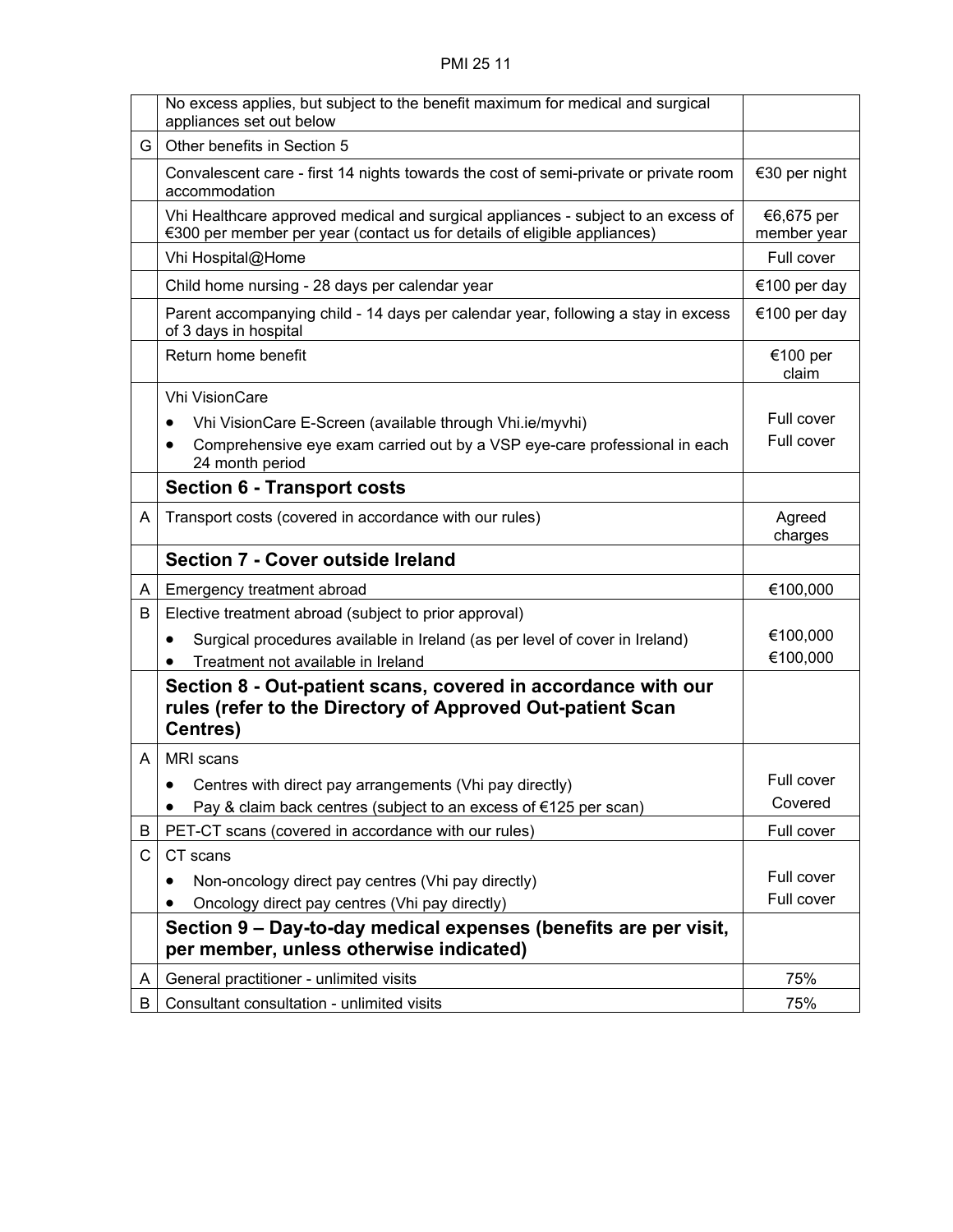| C. | Pathology - consultants' fees                                                                                                                                                                                                                          | 75%                   |
|----|--------------------------------------------------------------------------------------------------------------------------------------------------------------------------------------------------------------------------------------------------------|-----------------------|
| D  | Radiology - consultants' fees for professional services                                                                                                                                                                                                | 75%                   |
| E  | Pathology/Radiology or other diagnostic tests (refer to Section 8 for out-patient<br>MRI benefits) - 75% of agreed charges in an approved out-patient centre. Contact<br>us for details of eligible diagnostic tests and reimbursements                | €1,000 per<br>year    |
| F  | Pre- and post-natal care (combined visits)                                                                                                                                                                                                             | €500                  |
| G  | Practice nurse - unlimited visits                                                                                                                                                                                                                      | 75%                   |
| H. | STI screening                                                                                                                                                                                                                                          | Up to €100            |
|    | Dental practitioner - 12 visits                                                                                                                                                                                                                        | €40                   |
| J  | Physiotherapist - 12 visits                                                                                                                                                                                                                            | €40                   |
| K. | Acupuncturists, Chiropractors, Osteopaths, Physical therapists, Reflexologists -<br>unlimited visits                                                                                                                                                   | 75%                   |
| L  | Chiropodists/Podiatrists, Dieticians, Occupational therapists, Speech therapists,<br>Orthoptists - unlimited visits                                                                                                                                    | 75%                   |
| М  | Optical – eye tests and glasses/contact lenses – 75% of charges in each 24 month<br>period (^Payment will be made directly to the provider if attending a VSP network<br>provider, and will not be subject to the annual excess or the annual maximum) | €150^                 |
| N  | Clinical Psychologist - 12 visits                                                                                                                                                                                                                      | €40                   |
| O  | Hearing test in each 2 year period                                                                                                                                                                                                                     | €50                   |
| P  | Health screening - in each 24 month period, covered in accordance with our rules<br>(contact us for details) *                                                                                                                                         |                       |
|    | Lifestage screening programme in a Vhi Medical Centre<br>$\bullet$                                                                                                                                                                                     | €235 per<br>screen    |
|    | Dexa scans in an approved dexa scan centre                                                                                                                                                                                                             | 75% cover             |
| Q  | Accident & emergency cover - 2 visits                                                                                                                                                                                                                  | €75                   |
| R  | Child counselling - 8 visits                                                                                                                                                                                                                           | €30                   |
| S  | Clinical psychology counselling for oncology treatment (psycho oncology<br>counselling)* - 10 visits                                                                                                                                                   | €50 per visit         |
| Τ  | Foetal screening (per renewal year) $\blacksquare$                                                                                                                                                                                                     | €200                  |
| U  | <b>Travel vaccinations</b>                                                                                                                                                                                                                             | €100 per year         |
| V  | Strength & Conditioning Coach - 3 visits                                                                                                                                                                                                               | €40                   |
|    | W Vhi SwiftCare minor injury clinic*                                                                                                                                                                                                                   |                       |
|    | Initial consultation (unlimited visits) (subject to an excess of $\epsilon$ 50 per visit)<br>$\bullet$                                                                                                                                                 | 100%                  |
|    | Follow-up treatment package after this consultation for x-rays, tests & medical<br>aids (maximum you will pay is €100 for this follow-up treatment)                                                                                                    | 50% of total<br>costs |
|    | Vhi SwiftCare appointment services*                                                                                                                                                                                                                    |                       |
|    | Consultant consultation (orthopaedic, oral maxillofacial & sports medicine)                                                                                                                                                                            | 75%                   |
|    | Dental practitioner - 12 visits                                                                                                                                                                                                                        | €40                   |
|    | Physiotherapist - 12 visits                                                                                                                                                                                                                            | €40                   |
| X  | Vhi paediatric clinic*                                                                                                                                                                                                                                 |                       |
|    |                                                                                                                                                                                                                                                        |                       |